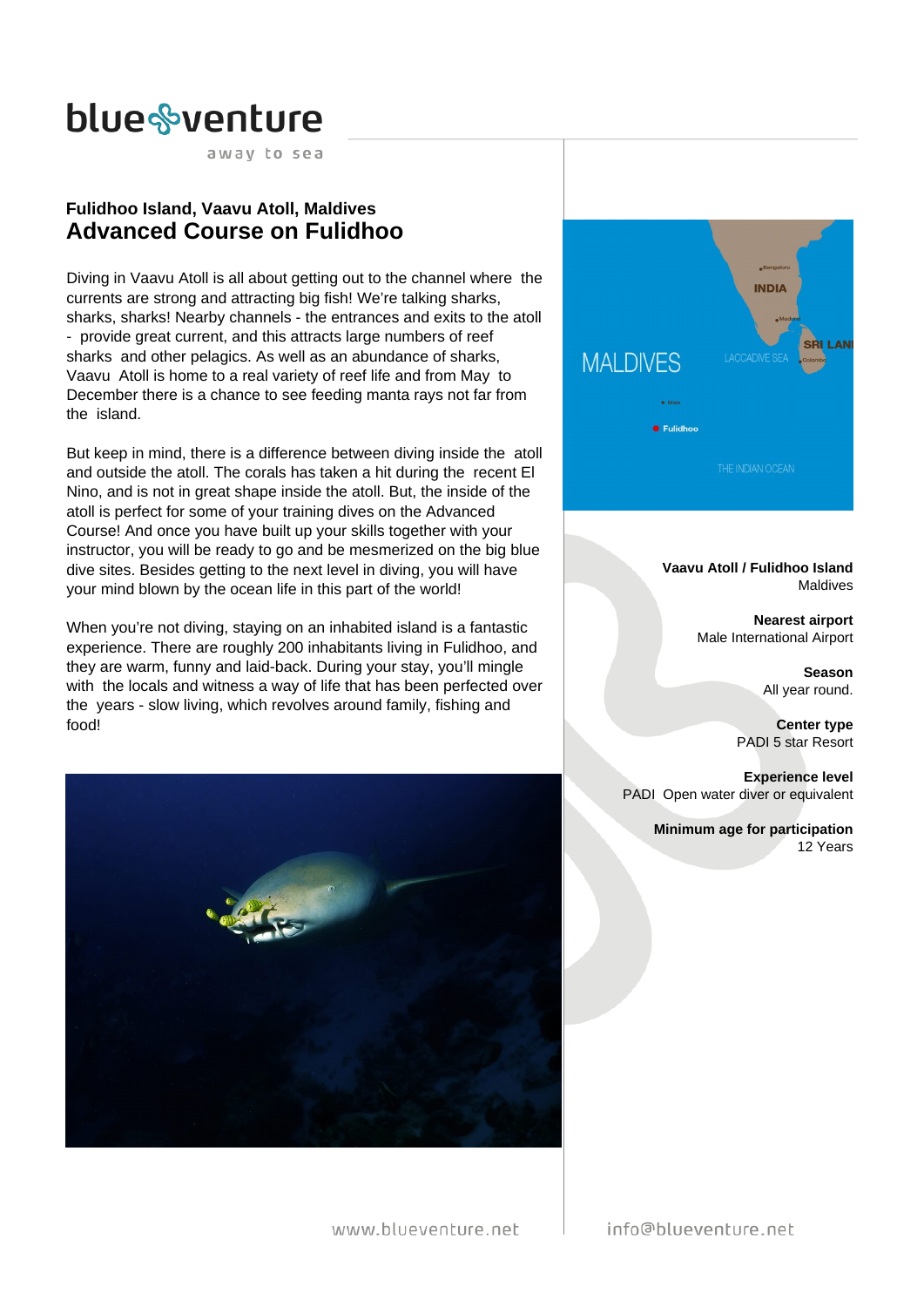away to sea

# **Fulidhoo Island, Vaavu Atoll, Maldives Advanced Course on Fulidhoo**

### **Location**

Fulidhoo sits on the northern edge of Vaavu Atoll and lies just a few hours away from the equator. At 700m long and 200m wide, it's not much more than a sliver of sand in the vast ocean. Yet thanks to the availability of fresh water, local vegetation and the bountiful sea, its remote community has thrived for centuries. Arriving on the island, you will quickly feel how your pace slows down as you get lullabyed into island life. There are a few cafés on this small island, and a beautiful bikini beach in a quiet lagoon, but besides that... there is not much else than lots of green vegetation and white sand. Oh, and the cool fruitbats in the trees, the stingrays feeding around the little jetty in the evening, the friendly people living on the island, their drumming nights and of course the ridiculously blue and warm water surrounding the island.

# **Your Guesthouse**

Seena Inn was newly built in 2017 and is located just next to the local school and of course, the beach. (It's all one big beach). The guesthouse has a kitchen that serves a simple breakfast in the morning (included).

### **Your room**

The lovely rooms all come with double or twin beds. A third bed can be added for families or for groups of 3. The rooms all have A/C, a fan and hot water in the private bathrooms. The rooms are spacious, light and cozy, with a small private balcony.







www.blueventure.net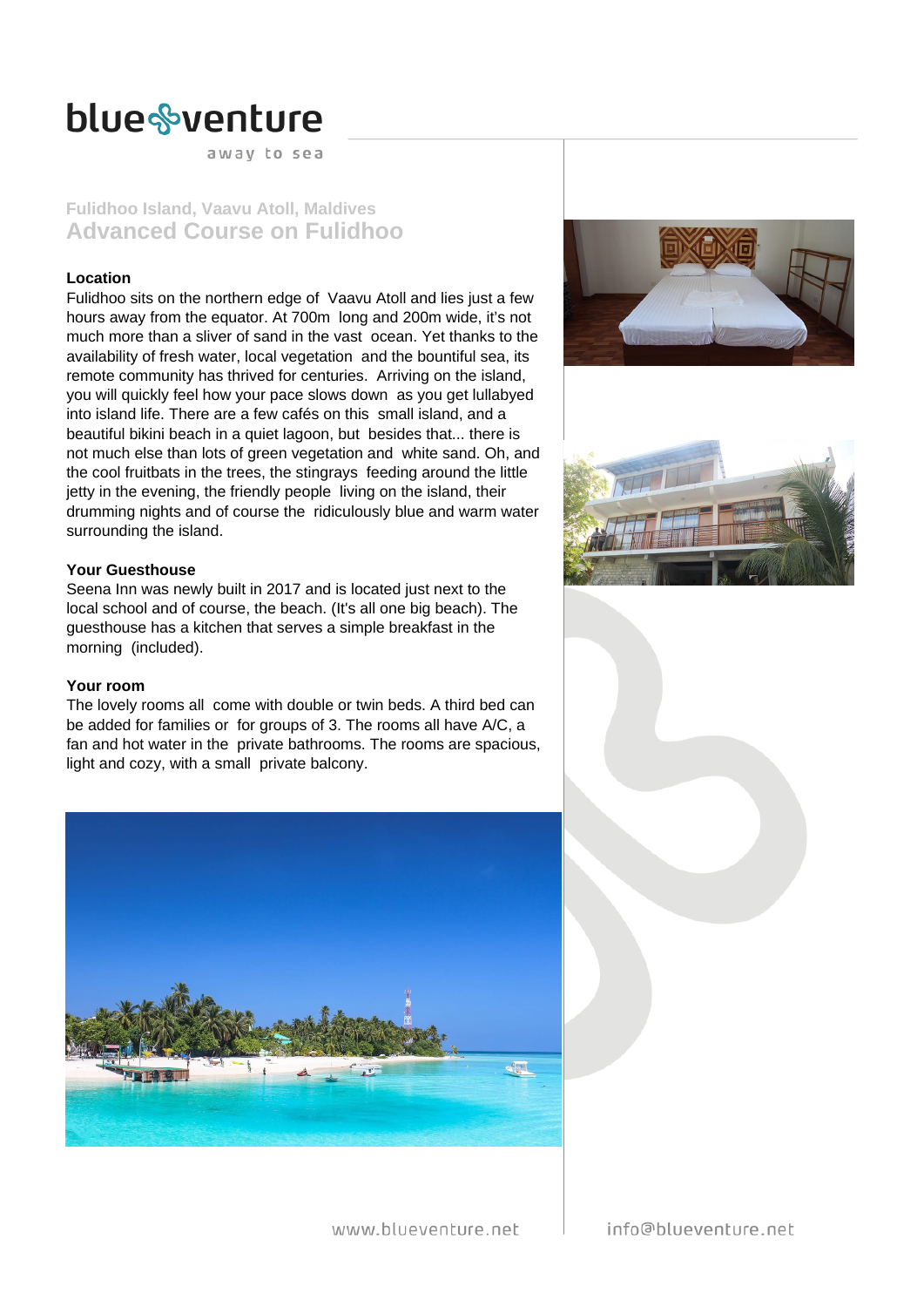away to sea

**Fulidhoo Island, Vaavu Atoll, Maldives Advanced Course on Fulidhoo**

# **Introduction to course**

The PADI Advanced Open Water course will get you even more comfortable in the water by simply completing five adventure dives under the supervision of a PADI Instructor. If you're looking to build your confidence and gain more experience, this is the natural next step on the ladder.

The course is designed so you can go straight into it after the Open Water Diver course. The Advanced Open Water Diver course helps you increase your confidence and build your diving skills so you can become more comfortable in the water. This is a great way to get more dives under your belt while continuing to learn under the supervision of your PADI instructor. This course builds on what you've learned and develops new capabilities by introducing you to new activities and new ways to have fun diving. You'll alter your skills by completing 5 adventure dives that introduce you to:

- Underwater navigation

- Deeper water diving (typically anywhere from 18-30 meters)
- A sample of 3 Adventure Dives of your choice

# **WHEN TAKING THE COURSE**

**The Advanced course is a sure step. To enroll, you need to be certified as PADI Open Water Diver or equivalent. A refresher dive is recommended prior to the course if you've been out of the water for more than 6 months or have little experience.**





**The course in short:**

**Number of Dives:** 5 Open Water Dives

**Knowledge Development:** Five theoretical modules

--------------------------------------

**Prerequisites:** 10 years for Junior Advanced Open Water Diver 15 years for Advanced Open Water Diver.

Good health, reasonable fitness and comfort in the water

> **Materials you'll need:** PADI Advanced Open Water manual (included in this package)

**Equipment you'll use during the course:** Mask, fins, snorkel, tank, regulator buoyancy compensator, weightbelt submersible pressure gauge and a wetsuit (Included in your package)

www.blueventure.net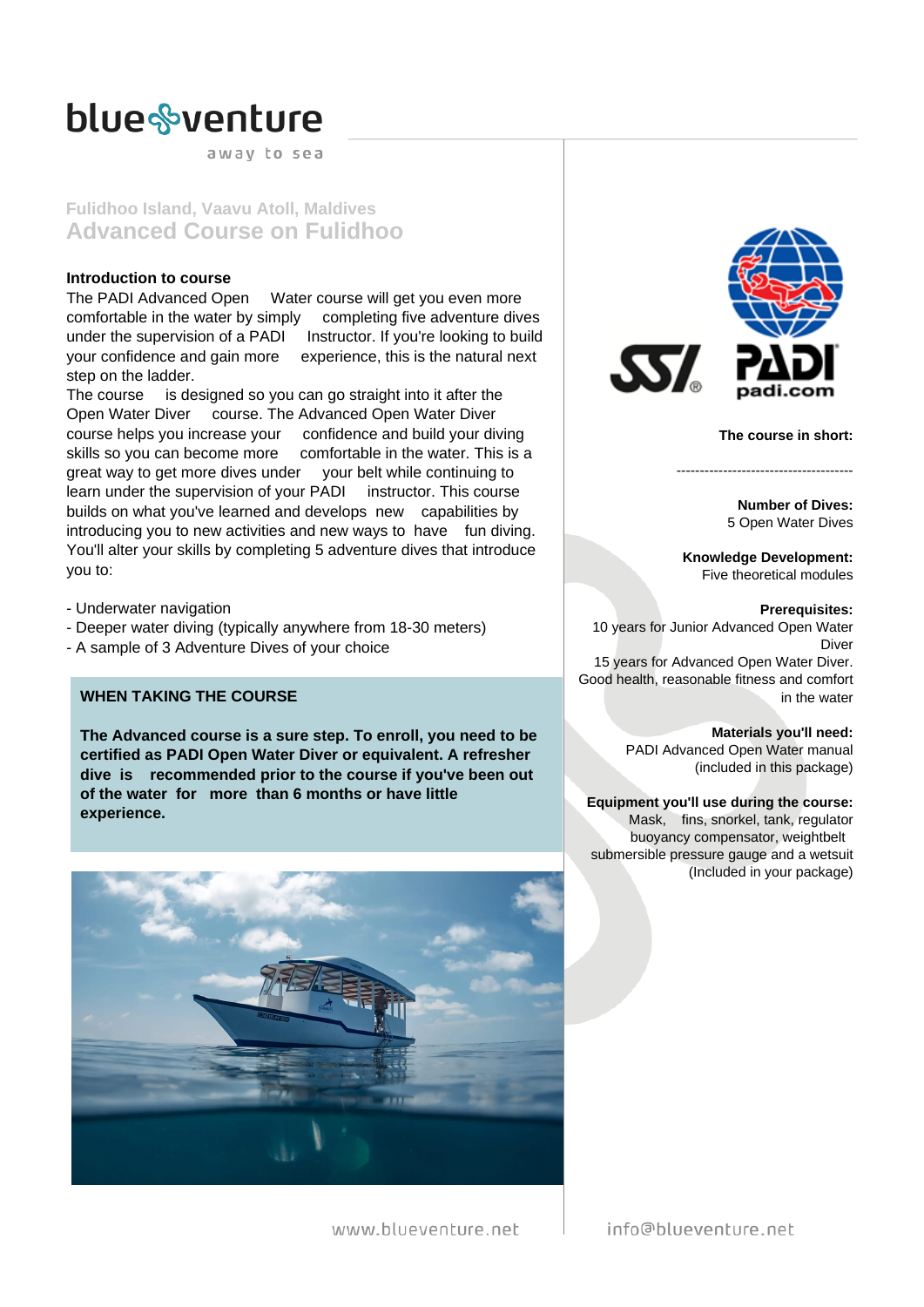away to sea

**Fulidhoo Island, Vaavu Atoll, Maldives Advanced Course on Fulidhoo**

# **Itinerary**

The PADI Advanced Open Water Course is performance based. That means you have to understand and pass the theory and perform the in-water skills correctly and with ease. Therefore, the itinerary can vary slightly from course to course. The course will take 2 to 3 days depending on the students enrolled. 5 dives will be spread out over the available days. No more than 3 training dives will be conducted each day. To give you an idea of what to expect, see the itinerary below:

# **Day 1:**

Arrive and relax, start reading the chapters that apply to your course

# **Day 2:**

Reviewing of the chapters applying for the dives of the day

# **Day 3:**

Reviewing of the chapters applying for the dives of the day

### **Day 4:**

Reviewing of the chapters applying for the dives of the day check out.

# **Day 5:**

Check out after breakfast, and catch your ferry to the next island. Or extend your days on Fulidhoo with a few days of fundiving!

### **We HIGHLY recommend that you book an extra night of accommodation so you do not have to check out on the last day of your course. Please make sure you allow minimum 24 hours before flying after your last dive.**

If you want a longer itinerary, you can add extra days of diving and accommodation upon booking

# **Please note**

Due to ocean and weather conditions, the itinerary can be subject to change.



**Activity starts** Meet at 0815am in the dive shop Check with your dive center for changes the day prior to your diving

> **Activity starts from** The dive center

**Group Size** Courses: Max. 4 divers per instructor Fun diving: Max. 8 per guide

> **Language** English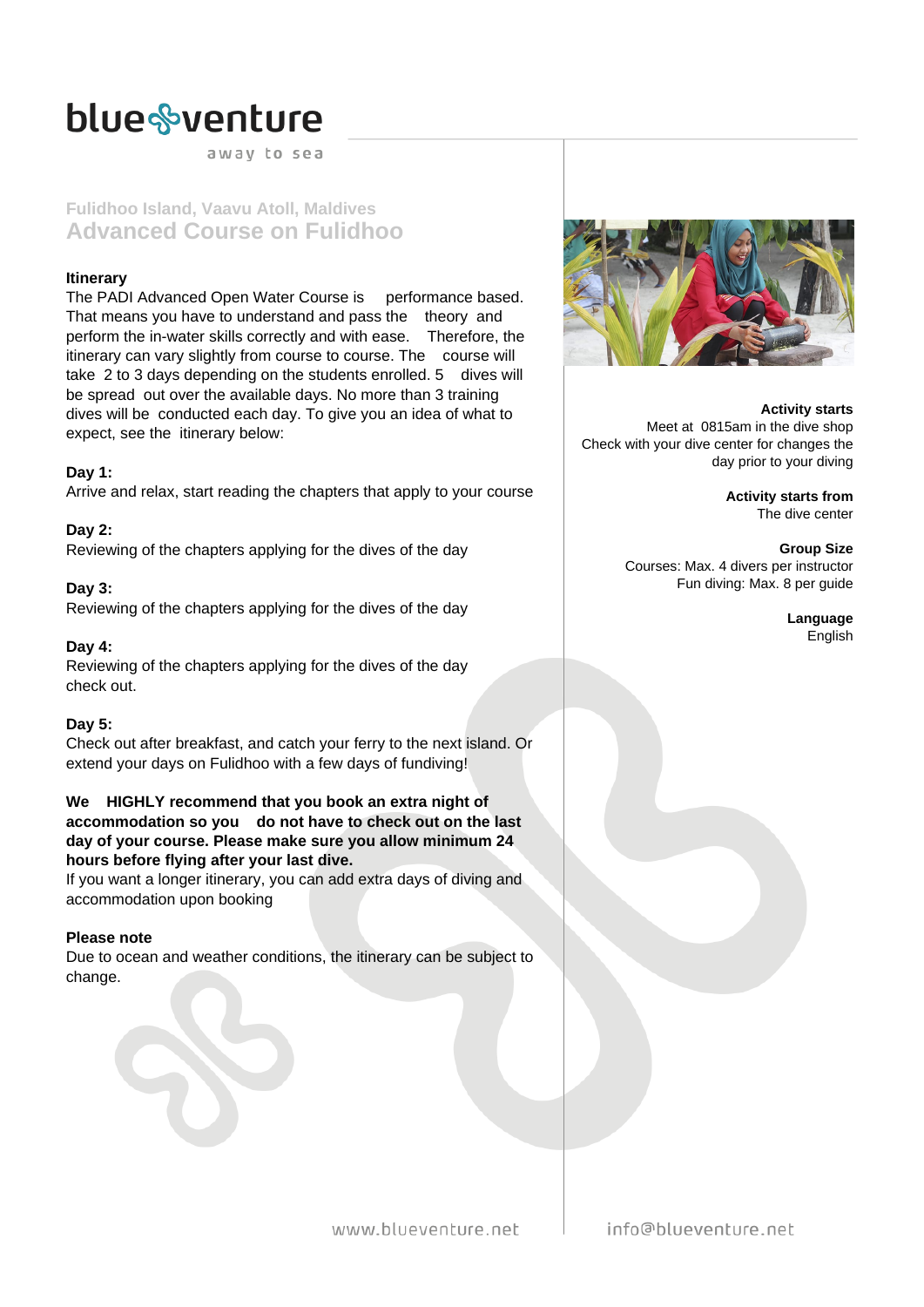away to sea

# **Fulidhoo Island, Vaavu Atoll, Maldives Advanced Course on Fulidhoo**

### **Transfer**

Fulidhoo feels remote, but it's actually surprisingly easy to get to. It's a far flung desert island in a convenient location! Situated just south of South Male Atoll, on the northern perimeter of Vaavu Atoll, there are very few resorts in the area, which means that dive sites are often completely deserted and boat traffic is considerably less than in the Male atolls. Despite this, it only takes just over an hour to get here from the capital. There is also a ferry connection between Fulidhoo and Maafushi Island.

Upon booking, the dive center will be notified regarding your arrival date. Please make sure you contact the dive center with your flight information in order for them to arrange your transfer accordingly! You have the option of travelling by public ferry which departs three times a week, or by daily speedboat (except Fridays).

10 days prior to your trip, you and the dive center will receive an e-mail reminder. If you have not contacted the dive center yet, this is a good time to do so!

You can find all the contact details for the dive center on your voucher.











www.blueventure.net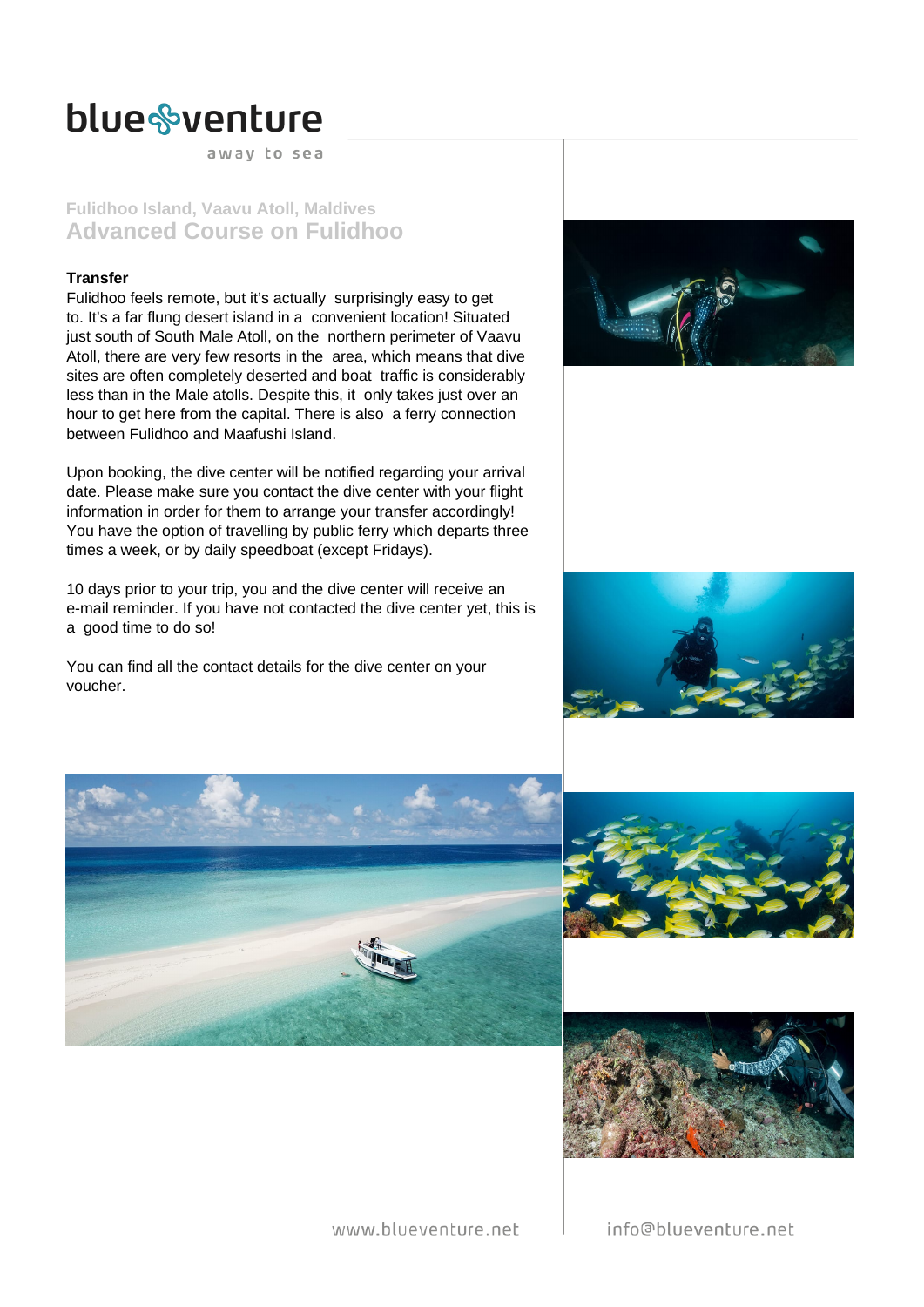away to sea

**Fulidhoo Island, Vaavu Atoll, Maldives Advanced Course on Fulidhoo**

Prices below are based on 2 persons sharing accommodation, unless stated otherwise.

# **ADVANCED COURSE**

| Days / Nights                      | 5/4     |
|------------------------------------|---------|
| <b>Amount of dives</b>             | 5       |
| <b>Price (incl. accommodation)</b> | 696 EUR |

# **Supplements**

| Extra day of diving (3 dives)                  | <b>178 EUR</b> |
|------------------------------------------------|----------------|
| Extra night (after package)                    | <b>41 EUR</b>  |
| Extra night (before package)                   | <b>41 EUR</b>  |
| Refresher added to 1st dive (certified divers) | 30 EUR         |

Prices for supplementary accommodation are based on 2 persons sharing accommodation, unless stated otherwise.

# **Supplements**

A supplement can be choosen to add on to your package. All supplements can also be booked on site. In high season, rooms and boats get filled fast and you might find trouble getting an extra night of accommodation or an extra day of diving. If you are booking a course, it is recommended to book an extra night of accommodation prior your course, to get settled and get going on your studying



#### **Included**

4 nights of accommodation in deluxe room PADI Advanced Open Water Course All course materials Breakfast Snacks, on dive trips Equipment Rental equipment

### **Not included**

DinnerGreen Tax (\$3 per person per day) Lunch \*Boat transfer to Fulidhoo island

**Also available on site**

Extra days of diving Extra nights of accommodation **Snorkeling** 

### **Continuing education**

Courses are available on request for all levels of continuing education. The dive center is a PADI Dive Center

> **Cancellation** Please refer to FAQ & Terms on www.blueventure.net

**Dive insurance** Basic dive travel insurance required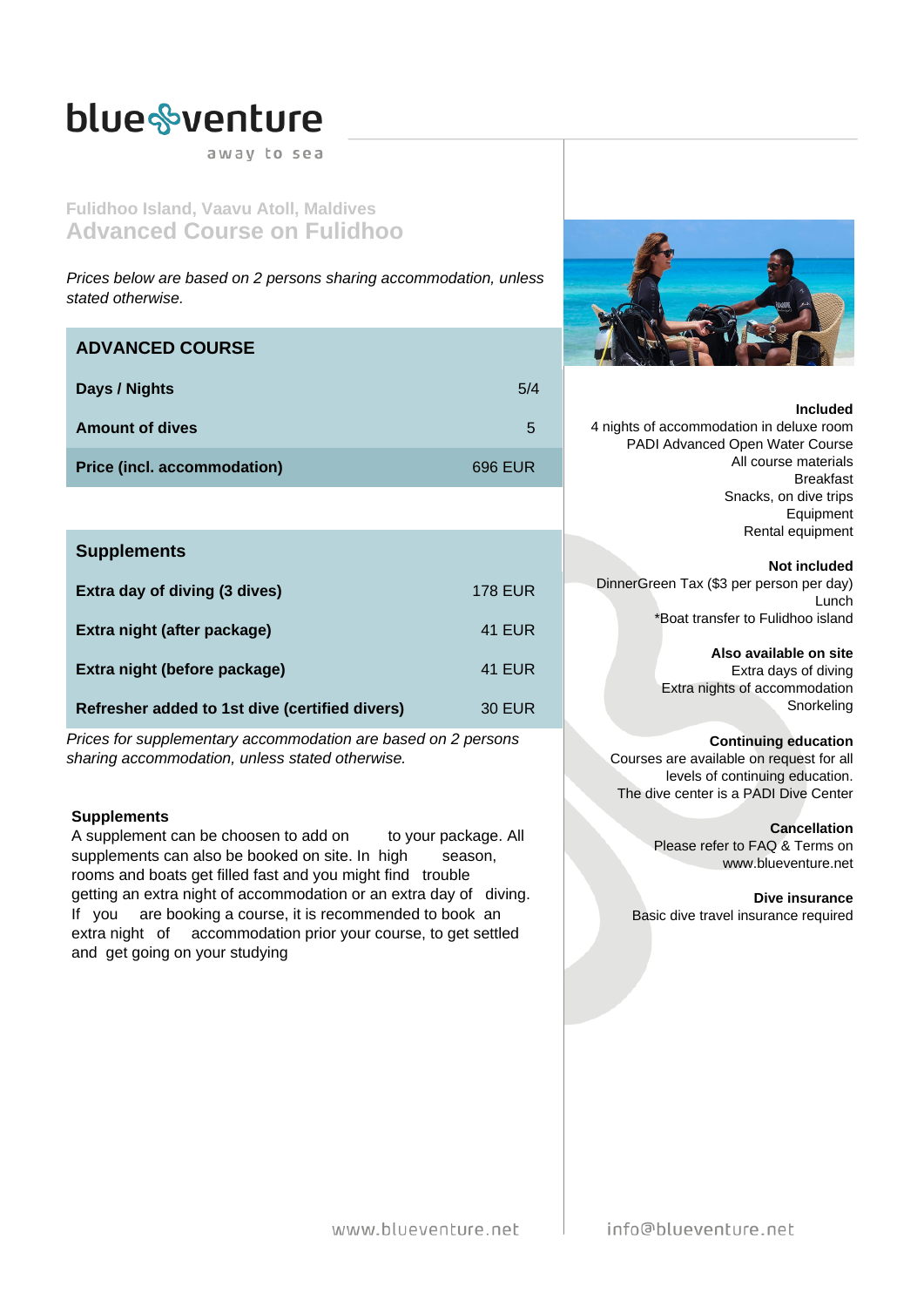away to sea

# **General terms and conditions**

#### **GENERAL CONDITIONS**

#### **CHANGES OF BOOKINGS:**

You can change your booking request or start date free of charge.

If you need to change your booking you must contact the **dive center** directly by e-mail or phone. You will find the contact details on your voucher. For verification purpose, please remember to mention your name and booking ID.

If you want to change your start date, we recommend that you do so minimum 10 days before the beginning of your dive package. Later than this, might cause the accommodation to be fully booked for alternative dates. During high seasons, 10 days might not be sufficient time, please allow extra time for changes in the high season. As a reminder, you will receive an email with general information and contact information of your dive center 10 days prior to your start date.

#### **CANCELLATION RULES:**

Any customer has the right to cancel their booking with Blue Venture Diving. In order to do so, you must contact your selling agent. The cancellation fees and rules of your selling agent will apply for your cancellation.

Blue Venture is not liable for any cancellations done by the customer of personal reason such as/or in the same category as sickness, family, missed flights etc, or other circumstances that is beyond reasonable control such as force majeure.

#### **Blue Venture booking cancellation**

In the unlikely event that Blue Venture is forced to cancel a booking, the customer will get direct notice. A cancellation will only happen if Blue Venture finds that the contracted dive center can't perform the needed service of the booked package or if the dive standards can't be fulfilled accordingly. Minor changes in the itinerary will not be defined as a valid cancellation reason, as diving is dictated by the environment and the people enrolled in the activity.

Blue Venture will always do their best to find another operator of same or higher standard, but it is up to the customer to decide whether they want to accept the change or get a refund.

#### **INSURANCE:**

A cancellation insurance is not included. It is highly advised recommended that you obtain adequate travel insurance prior to your departure from your home country.

#### **REFUNDS:**

#### **Medical Statement**

To enroll in an Open Water Course, all students MUST fill in the Medical Statement. Please ensure that you have received the medical statement from your travel agent. If any questions are replied with a "Yes", the medical statement must be signed by a doctor. Failing the medical statement at the destination, and therefore not being able to enroll in the diving course, you will not be entitled to a refund.

#### **If you have not received your Medical Statement, please make sure to print it from this link.**

http://blueventure.net/files/required/270.pdf

#### **Restricted dives**

Diving is dictated by the environment and the people enrolled in the activity. All diving is performance based. It is up to the discretion of the dive guide/instructor to restrict divers from entering activities that goes beyond their experience level. All guides strive to reach the expectations of the customers. However, if they find that the safety of the group or an individual is jeopardized or at risk by one or several individuals, it is up to the dive guide/instructor to restrict any divers from entering the water. In this event the dive center or Blue Venture is not obliged to give a refund.

#### **Dives not completed**

#### There is no refund for dives not carried out.

Refund for dives not done for any reason is up to the discretion of the dive center. Most dive centers do not give refunds for dives not done with personal causes such as seasickness, low on air situations or a failure in mastering the equipment etc. All log books will be checked prior to the dive and the dive sites will be chosen accordingly to the experience level. It is however expected that certified divers keep within their limits and do not cross their comfort zone. Blue Venture and your travel agent is never responsible to pay a refund for dives not done.

#### **Courses not completed**

There is no refund for courses not completed! All courses are performance based, but it is up to the instructor to pass the student. If a customer can not complete a course with success they will receive their course documents for an optional referral, but the contracted dive center, your travel agent and Blue Venture is not responsible to pay a refund.